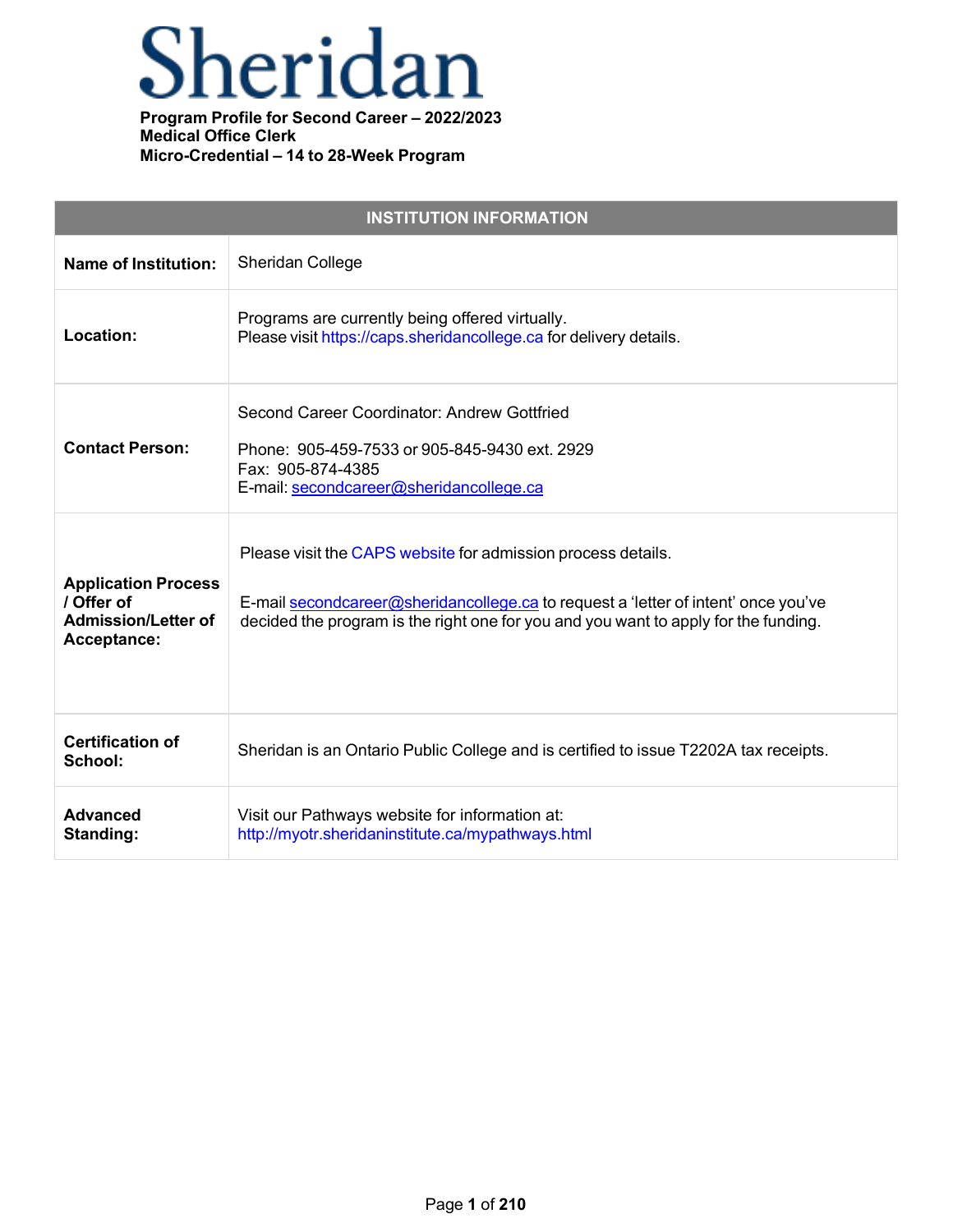

| <b>PROGRAM INFORMATION</b>                                                               |                                                                                                                                                                                                                                                                                                                                                                                       |
|------------------------------------------------------------------------------------------|---------------------------------------------------------------------------------------------------------------------------------------------------------------------------------------------------------------------------------------------------------------------------------------------------------------------------------------------------------------------------------------|
| Program Name/<br><b>Credential:</b>                                                      | Medical Office Clerk / Micro-Credential                                                                                                                                                                                                                                                                                                                                               |
| <b>Program-Specific</b><br><b>Admission</b><br><b>Requirements:</b>                      | https://caps.sheridancollege.ca/products/medical-office-clerk.aspx                                                                                                                                                                                                                                                                                                                    |
| <b>Program Offered</b><br><b>SEPTEMBER 2022</b><br><b>Start/End dates by</b><br>semester | Jan. 10, 2022<br>Sept 12, 2022<br>May 8, 2023<br>$\mathbf{3}$<br>$\mathbf{1}$<br>$\mathbf{2}$<br>To<br>to<br>to<br>Dec 16, 2022<br>Apr. 22, 2022<br>Aug 11, 2023                                                                                                                                                                                                                      |
| <b>Program Offered</b><br><b>JAN 2023</b><br><b>Start/End dates by</b><br>semester       | Jan 9, 2023<br>May 9, 2022<br>Sept 12, 2023<br>$\mathbf{2}$<br>1<br>3<br>To<br>to<br>to<br>Apr 14, 2023<br>Aug. 19, 2022<br>Dec 16, 2023                                                                                                                                                                                                                                              |
| <b>Program Offered</b><br><b>MAY 2023</b><br><b>Start/End dates by</b><br>semester       | May 8, 2023<br>Sept 7, 2022<br>Jan. 8, 2024<br>3<br>$\mathbf{2}$<br>To<br>1<br>to<br>To<br>Aug 11, 2023<br>Dec 21, 2022<br>April 19, 2024                                                                                                                                                                                                                                             |
| Program Length/<br><b>Hours/Weeks:</b>                                                   | Program duration (weeks): 14-28<br>Total instructional hours: 126<br>Programs starting in September have a holiday break of approximately 3 weeks.<br>Programs starting in January and May run continuously over 8 months (no summer<br>break), with two weeks between semesters.<br>Students will be notified about their class schedule prior to the beginning of each<br>semester. |
| <b>Class Size:</b>                                                                       | Approximately 35                                                                                                                                                                                                                                                                                                                                                                      |
| <b>Course Outline:</b>                                                                   | https://www.sheridancollege.ca/programs/courses/course-outline-search                                                                                                                                                                                                                                                                                                                 |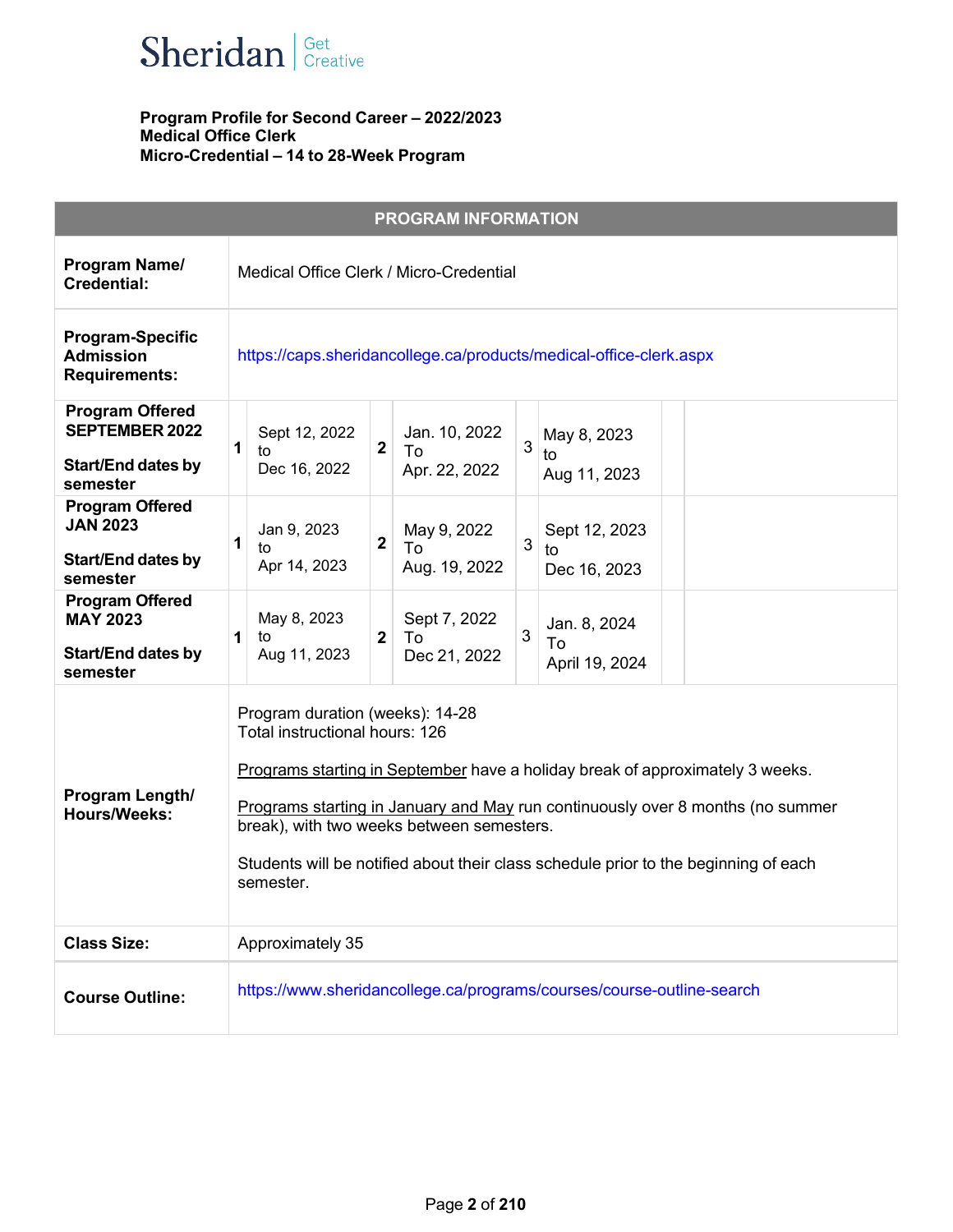

|                                                                                                       | \$908.94                                                                                                                                                                                                                                                |
|-------------------------------------------------------------------------------------------------------|---------------------------------------------------------------------------------------------------------------------------------------------------------------------------------------------------------------------------------------------------------|
| <b>Annual Tuition:</b>                                                                                | https://caps.sheridancollege.ca/products/medical-office-clerk.aspx                                                                                                                                                                                      |
| (applicable at time<br>of publication -<br>subject to change<br>without notice)                       | Tuition fees are regulated by the Ministry of Advanced Education and Skills Development<br>and a change could be made by action of the Ontario Government.                                                                                              |
|                                                                                                       | As the Fee Guide is prepared in advance, Sheridan reserves the right to make changes<br>due to errors and omissions. Additional fees will apply for some programs with a modified<br>curriculum. All information provided is current as of publication. |
| Parking:<br>(applicable at time<br>of publication -<br>subject to change<br>without notice)           | https://epark.sheridancollege.ca/                                                                                                                                                                                                                       |
| <b>Book Costs:</b><br>(applicable at time<br>of publication -<br>subject to change<br>without notice) | \$289.5                                                                                                                                                                                                                                                 |
| <b>Other Costs:</b>                                                                                   | Ancillary fees - \$122.7                                                                                                                                                                                                                                |
| <b>Payment Policy for</b><br><b>Second Career:</b>                                                    | Purchase your course from our CAPS website when the courses become available and<br>provide your receipt to your ministry.                                                                                                                              |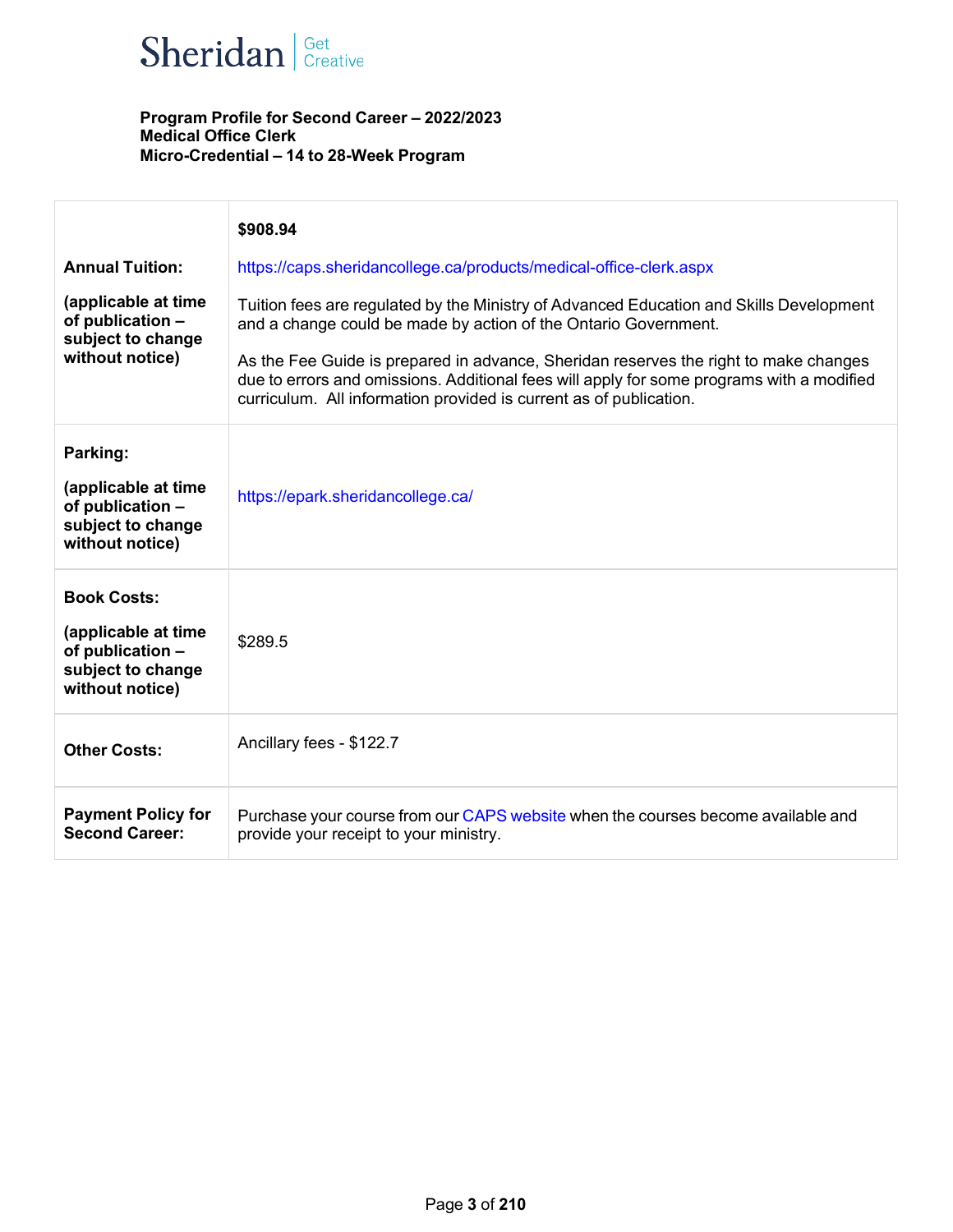

| <b>Withdrawal/Refund</b><br><b>Policy</b>                                                                             | For refunds or withdrawals, please visit:<br>https://caps.sheridancollege.ca/student-guide/transfers-refunds-and-withdrawals.aspx<br>Please note: As a Second Career-funded student, all refunds are to be returned to your<br>funder.                                                                                                                                                                |
|-----------------------------------------------------------------------------------------------------------------------|-------------------------------------------------------------------------------------------------------------------------------------------------------------------------------------------------------------------------------------------------------------------------------------------------------------------------------------------------------------------------------------------------------|
| <b>Your Second Career</b><br>and Career<br><b>Opportunities:</b>                                                      | Students learn valuable job-specific knowledge/skills regarding medical terminology and<br>key health office administrative processes, patient information management and<br>confidentiality, scheduling and billing procedures. Employers are clinics, hospitals, dental<br>offices, etc.                                                                                                            |
| <b>Please identify the</b><br>main skill learners<br>can expect to gain<br>upon completion of<br>the micro-credential | Understanding/application of the medical terms and language used within<br>healthcare practice settings for communication and documentation purposes.<br>Skills in computer patient data entry/query, scheduling, appointments, medical<br>billing, patient services. Maintenance of record privacy and confidentiality and<br>auxiliary tasks using Accuro QHR patient database management software. |
| <b>Method of</b><br>Instruction:                                                                                      | online                                                                                                                                                                                                                                                                                                                                                                                                |
| <b>Equipment</b><br><b>Availability:</b>                                                                              | Students will have access to computers in open access computer labs.                                                                                                                                                                                                                                                                                                                                  |
| <b>Instructor</b><br><b>Qualifications:</b>                                                                           | Our faculty is hired based on a combination of industry experience and academic<br>qualifications. Most faculty have relevant Master's degrees and/or professional<br>certifications where applicable.<br>Our faculty is provided with opportunities to engage in professional development to<br>ensure currency in their field and proficiency in teaching adults.                                   |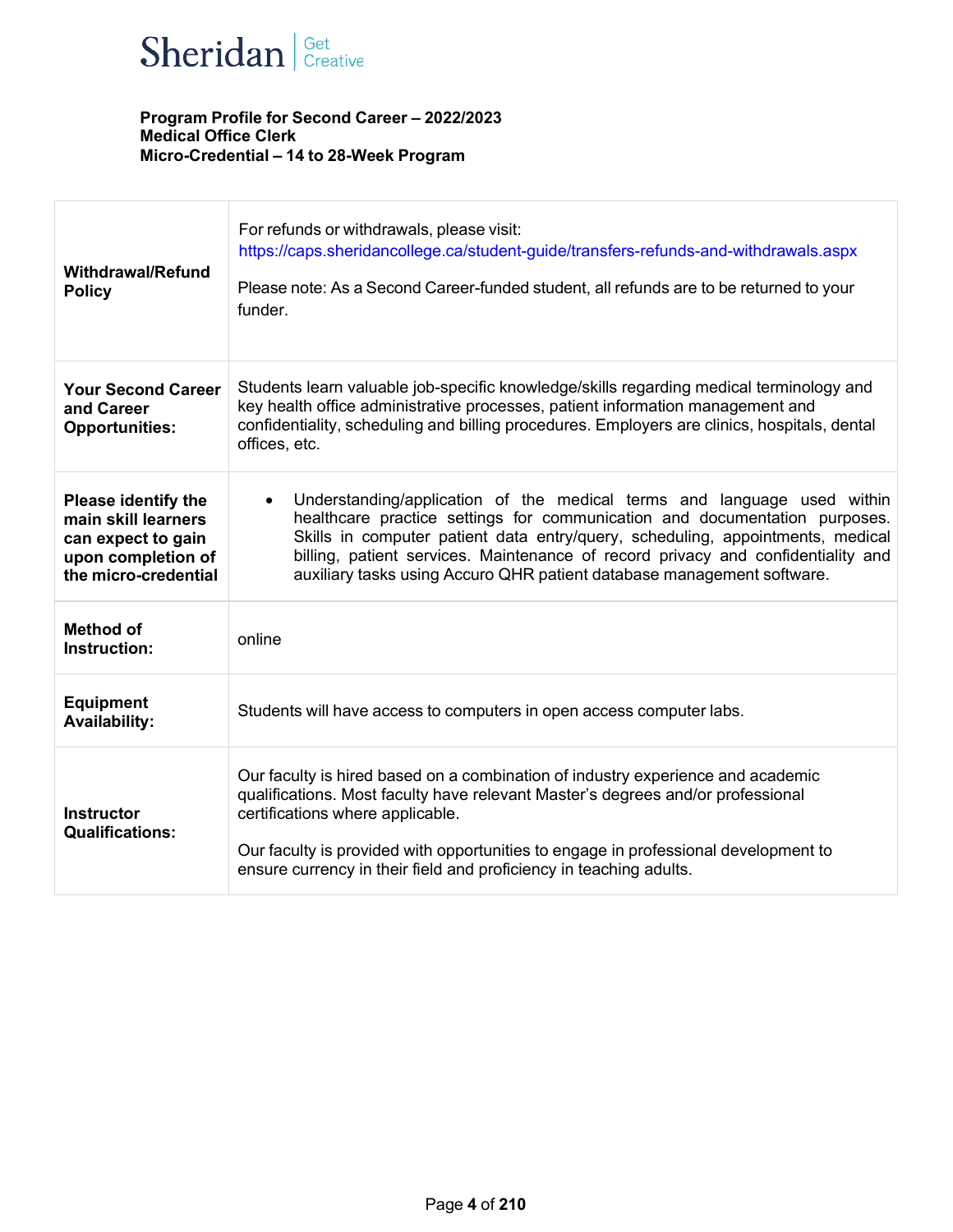

| <b>Curriculum Design:</b>                                                         | All programs are designed and kept up to date with input from Research and Innovation<br>teams which include representation from employers and industry organizations.<br>The Centre for Teaching and Learning at Sheridan oversees the design of new programs<br>and courses and maintains a schedule of program review to keep programs up to date.                                                                                                                                                                                                                                                                   |  |
|-----------------------------------------------------------------------------------|-------------------------------------------------------------------------------------------------------------------------------------------------------------------------------------------------------------------------------------------------------------------------------------------------------------------------------------------------------------------------------------------------------------------------------------------------------------------------------------------------------------------------------------------------------------------------------------------------------------------------|--|
| <b>Evaluation of</b><br>Instructors,<br><b>Courses and</b><br>Programs:           | Students have the opportunity to complete a formal evaluation of the course and instructor<br>at the end of each course.<br>Public colleges must survey students, graduates and employers as mandated by the<br>Ministry of Advanced Education and Skills Development to obtain information on Key<br>Performance Indicators (KPIs). Please visit:<br>https://www.sheridancollege.ca/about/administration-governance/policies-accountability/<br>key-performance-indicators                                                                                                                                             |  |
| <b>Physical Facilities:</b>                                                       | Sheridan classrooms and campus facilities are accessible and are designed to support a<br>wide range of applied learning activities. Classrooms and labs are equipped with modern<br>technology, including digital AV teaching and learning aids. Our Trafalgar, Davis and<br>Hazel McCallion campuses have physical fitness facilities, full-service cafeterias, modern<br>learning resource centres and vibrant student centres which contribute to supporting<br>student learning and life. Each campus has attractive grounds that provide a relaxing<br>counterpoint to the hustle and bustle of student activity. |  |
| <b>Additional Supports</b><br>and Resources:                                      | As a public college, Sheridan is able to offer a full range of student services and supports.<br>Please review our services by visiting:<br>https://www.sheridancollege.ca/student-life/student-services                                                                                                                                                                                                                                                                                                                                                                                                                |  |
| <b>Accessibility:</b>                                                             | The Accessible Learning Services Office facilitates equal access for eligible students with<br>disabilities by coordinating reasonable academic accommodations and support services.<br>For more information on student accommodations, please visit:<br>https://www.sheridancollege.ca/student-life/student-services/accessible-learning-services                                                                                                                                                                                                                                                                      |  |
| <b>Key Performance</b><br>Indicators (KPI) -<br>(graduation,<br>employment rates) | https://www.sheridancollege.ca/about/administration-governance/policies-accountability/<br>key-performance-indicators                                                                                                                                                                                                                                                                                                                                                                                                                                                                                                   |  |
| <b>ADDITIONAL NOTES</b>                                                           |                                                                                                                                                                                                                                                                                                                                                                                                                                                                                                                                                                                                                         |  |